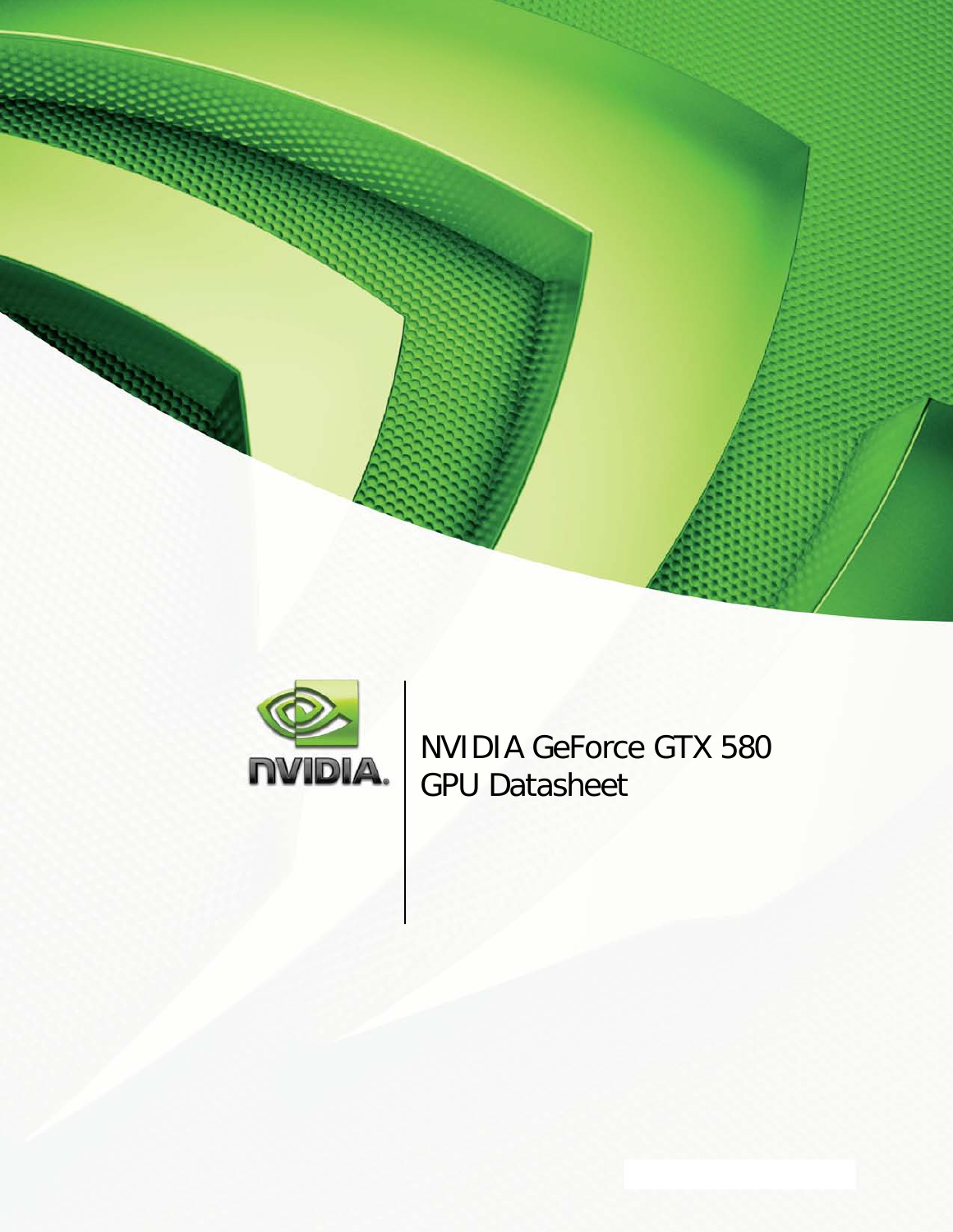# NVIDIA GeForce GTX 580 GPU Datasheet

# 3D Graphics

- Full Microsoft® DirectX® 11 Shader Model 5.0 support:
	- o NVIDIA PolyMorph Engine with distributed HW tessellation engines
	- o BC6H and BC7 texture compression formats
	- o Gather4 extensions
- OpenGL 4.1 support
- Advanced image quality features:
	- o 32× coverage sample antialiasing
	- o Transparent multisampling and transparent supersampling
	- o 16× angle independent anisotropic filtering
	- o 128-bit floating point high dynamic-range (HDR) lighting with antialiasing; 32 bit per-component floating point texture filtering and blending
- Interactive ray tracing support
- Full-speed frame buffer blending
- Full-speed FP16 texture filtering
- Advanced lossless compression algorithms for color, texture, and zdata
- Support for normal map compression
- Adaptive z-cull
- Early-Z

# GPU Computing

- NVIDIA CUDA™ technology—allows the GPU cores to provide performance improvements for applications such as video transcoding, gaming, ray tracing, and physics. API support includes:
	- o CUDA C
	- o CUDA C++
	- o DirectCompute 5.0
	- o OpenCL
	- o Java, Python, and Fortran
	- Third Generation Streaming Multiprocessor (SM)
		- o 32 CUDA cores per SM
		- o Dual Warp Scheduler simultaneously schedules and dispatches instructions from two independent warps
		- o 64 KB of RAM with a configurable partitioning of shared memory and L1 cache
- Second Generation Parallel Thread Execution ISA
	- o Unified Address Space with Full C++ Support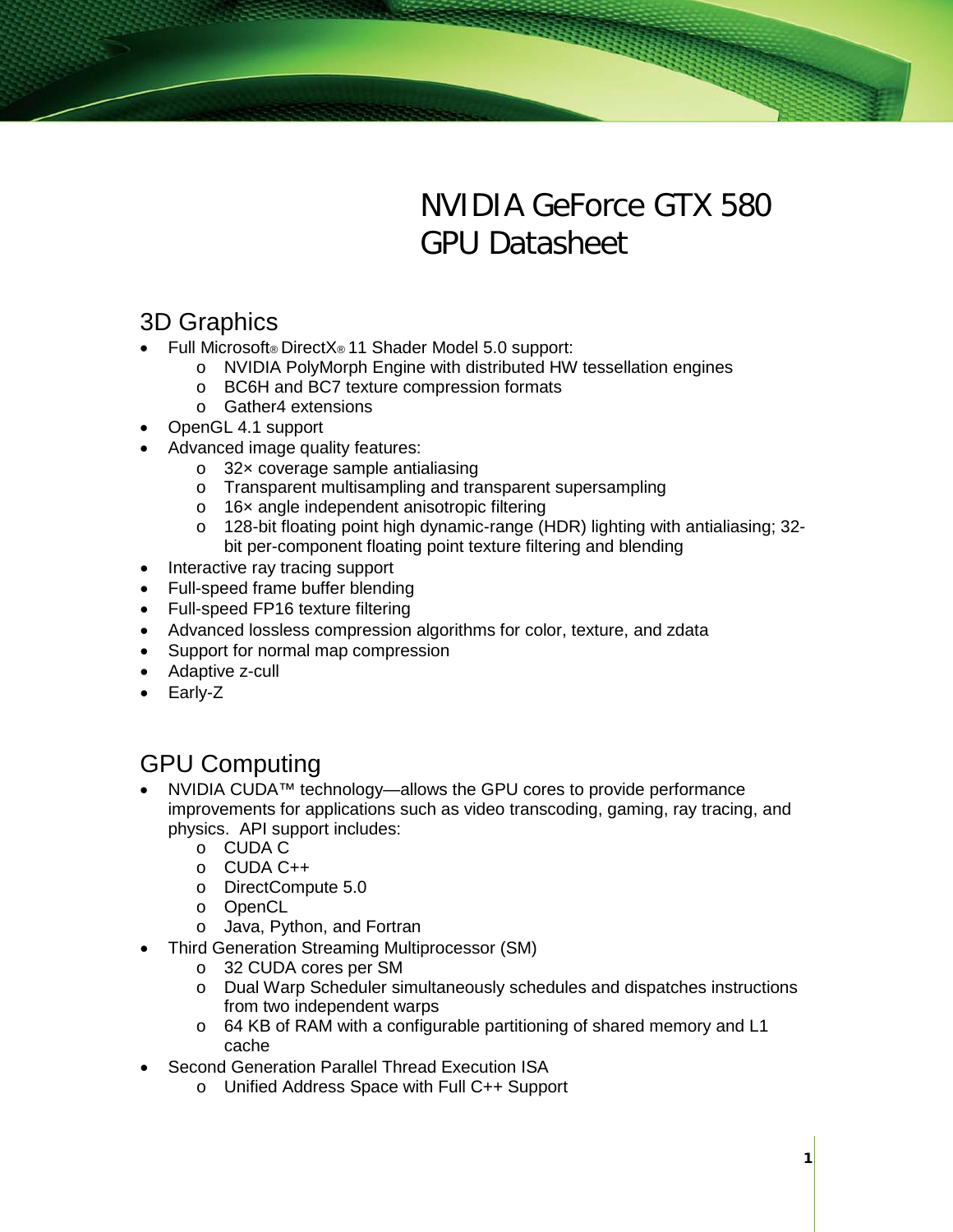- o Optimized for OpenCL and DirectCompute
- o Full IEEE 754-2008 32-bit and 64-bit precision
- o Full 32-bit integer path with 64-bit extensions
- o Memory access instructions to support transition to 64-bit addressing
- o Improved Performance through Predication
- Improved Memory Subsystem
	- o NVIDIA Parallel DataCacheTM hierarchy with Configurable L1 and Unified L2 Caches
	- o Greatly improved atomic memory operation performance
- NVIDIA GigaThread™ Engine
	- o 10x faster application context switching
	- o Concurrent kernel execution
	- o Out of order thread block execution

#### NVIDIA Technology

- NVIDIA SLI® technology—patented hardware and software technology allows up to four NVIDIA GeForce GPUs to run in parallel to scale performance and enhance image quality on today's top games.
- NVIDIA PhysX<sup>™</sup> technology—allows advanced physics effects to be simulated and rendered on the GPU.
- NVIDIA 3D Vision™ Ready— GeForce GPU support for NVIDIA 3D Vision, bringing a fully immersive stereoscopic 3D experience to the PC.
- NVIDIA 3D Vision Surround™ Ready—scale games across 3 panels by leveraging the power of multiple GPUs in an NVIDIA SLI configuration. Combine with 3D Vision technology for the ultimate 3 panel stereoscopic 3D gaming experience.

# GPU Interfaces

- Designed for PCI Express 2.0  $\times$  16 for a peak bandwidth (counting both directions) of up to 20 gigabytes (GB) per second (PCIe 2.0 devices are backwards compatible with PCI Express 1.x devices).
- Up to 384-bit GDDR5 memory interface (memory interface width may vary by model)

# Advanced Display Functionality

- Two pipelines for dual independent display
- Two dual-link DVI outputs for digital flat panel display resolutions up to 2560×1600
- Dual integrated 400 MHz RAMDACs for analog display resolutions up to and including 2048×1536 at 85 Hz
- HDMI 1.4a support including GPU accelerated Blu-ray 3D support, x.v.Color, HDMI Deep Color, and 7.1 digital surround sound. See [www.nvidia.com/3dtv](http://www.nvidia.com/3dtv) for more details.
- Displayport 1.1a support
- HDCP support up to 2560×1600 resolution on all digital outputs
- 10-bit internal display processing, including support for 10-bit scanout
- Underscan/overscan compensation and hardware scaling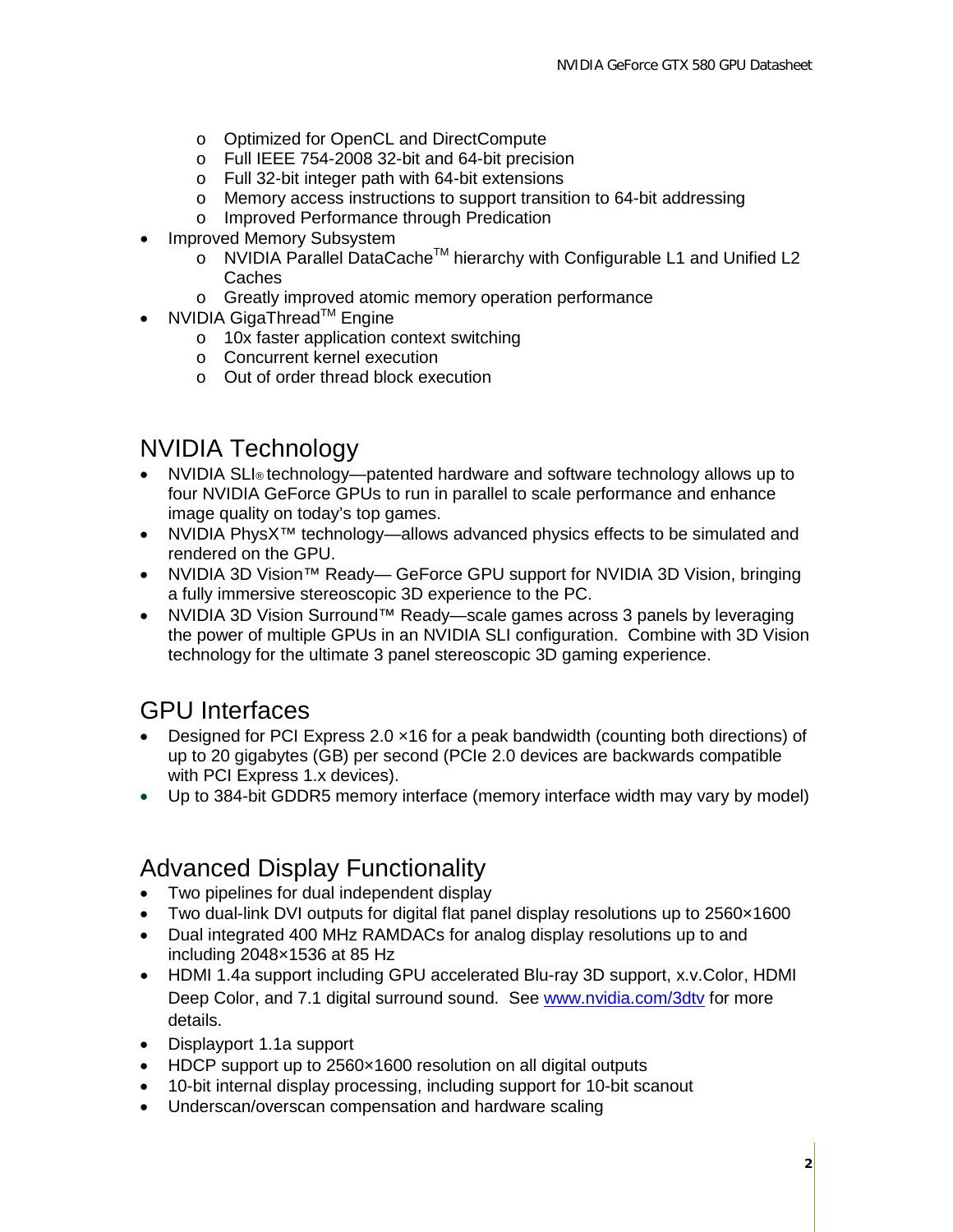# Video

- NVIDIA® PureVideo® HD technology with VP4 programmable video processor
- Decode acceleration for MPEG-2, MPEG-4 Part 2 Advanced Simple Profile, H.264, MVC, VC1, DivX (version 3.11 and later), and Flash (10.1 and later)
- Blu-ray dual-stream hardware acceleration (supporting HD picture-in-picture playback)
- Advanced spatial-temporal de-interlacing
- Noise reduction
- Edge enhancement
- Bad edit correction
- Inverse telecine (2:2 and 3:2 pull-down correction)
- High-quality scaling
- Motion Compensation
- Video color correction
- Dynamic contrast enhancement and color stretch

# Digital Audio

- Support for the following audio modes:
	- o Dolby Digital (AC3), DTS 5.1, Multi-channel (7.1) LPCM, Dolby Digital Plus (DD+), MPEG2/MPEG4 AAC
- Data rates of 44.1 KHz, 48 KHz, 88.2 KHz, 96 KHz, 176 KHz, and 192 KHz
- Word sizes of 16‐bit, 20‐bit, and 24‐bit

# Power Management Technology

- Advanced power and thermal management for optimal acoustics, power, and performance based on usage:
	- ASPM power management
	- Adaptive Clocking
	- Adaptive Power States
	- Advanced fan control
	- Power and temperature monitoring

# Operating Systems

- Windows 7 (32-bit and 64-bit)
- Windows Vista (32-bit and 64-bit)
- Windows XP (32-bit and 64-bit)
- Linux
- FreeBSD x86

# Process Technology

• 3.0 billion transistors in 40 nm process technology